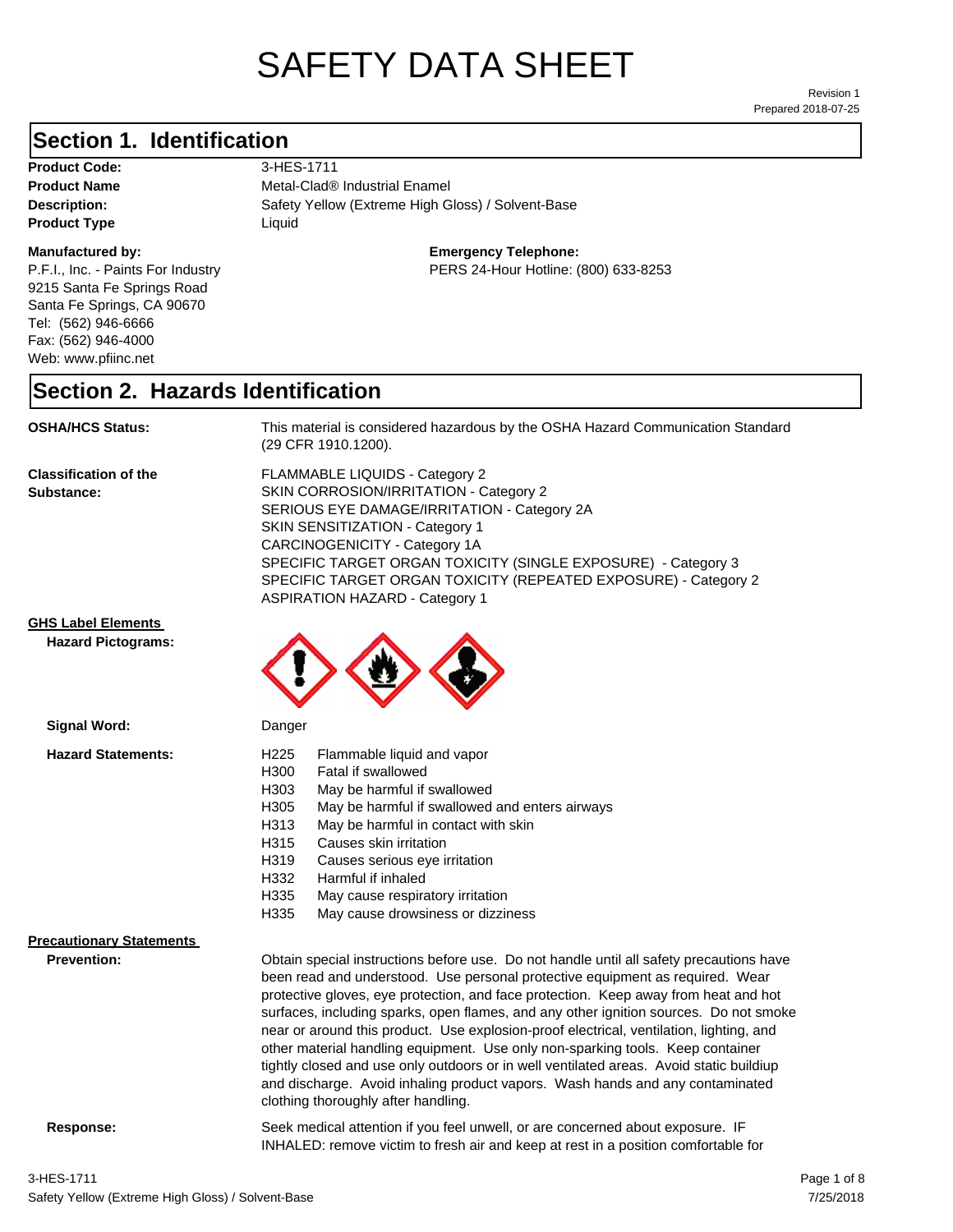| Storage & Disposal:                         | breathing. IF SWALLOWED: contact a poison control center or physician immediately.<br>Do not induce vomiting. IN CASE OF SKIN OR HAIR CONTACT: remove all<br>contaminated clothing, and wash skin with soap and water. If irritation or rash occurs,<br>get medical attention. IF IN EYES: rinse with copious amounts of water for several<br>minutes. Remove contact lenses, if present and easy to do so. If eye irritation persists,<br>seek medical attention.<br>Store in a locked and secure environment. Store in a cool, well ventilated area away<br>from direct sunlight and heat. Dispose of contents and container in accordance with all<br>local, regional, state, and federal regulations.                                                                                                                                                                                                                                                                                                                |
|---------------------------------------------|--------------------------------------------------------------------------------------------------------------------------------------------------------------------------------------------------------------------------------------------------------------------------------------------------------------------------------------------------------------------------------------------------------------------------------------------------------------------------------------------------------------------------------------------------------------------------------------------------------------------------------------------------------------------------------------------------------------------------------------------------------------------------------------------------------------------------------------------------------------------------------------------------------------------------------------------------------------------------------------------------------------------------|
| <b>Supplemental Label</b><br>Elements:      | Ensure adequate ventilation at all times when using this product and when sanding the<br>dried film. Wear an appropriate, NIOSH approved particulate respirator. Follow all<br>respirator manufacturer's directions for proper use. Abrading or sanding this product's<br>dried film may release crystalline silica which has been shown to cause lung damage<br>and may cause cancer following long term exposure. Rags, sandpaper, steel wool,<br>and other abrading materials or waste containing this product may spontaneously<br>combust when improperly disposed of. Product contains solvents which can cause<br>permanent brain and nervous system damage. Intentional misuse by concentrating<br>and inhaling the contents of this product can be harmful or fatal. Do not transfer<br>contents to another container.<br>PROPOSITION 65 WARNING: this product contains chemicals known to the State of<br>California to cause cancer and birth defects or other reproductive harm.<br>FOR INDUSTRIAL USE ONLY. |
| <b>Hazards not otherwise</b><br>classified: | None known.                                                                                                                                                                                                                                                                                                                                                                                                                                                                                                                                                                                                                                                                                                                                                                                                                                                                                                                                                                                                              |

## **Section 3. Composition/Information on Ingredients**

| Chemical Name / CAS No                                                              |
|-------------------------------------------------------------------------------------|
| <b>Titanium Dioxide</b><br>13463-67-7<br>10 to 20%                                  |
| <b>Regular Mineral Spirits</b><br>64741-41-9<br>10 to 20%<br>Vapor Pressure: 2 mmHg |
| <b>Mineral Spirits</b><br>8052-41-3<br>5 to 10%<br>Vapor Pressure: 2 mmHg           |
| Naphtha<br>64742-89-8<br>5 to 10%<br>Vapor Pressure: 12 mmHg                        |
| Calcium Carbonate<br>1317-65-3<br>1 to 5%                                           |
| Xylene<br>1330-20-7<br>1 to 5%<br>Vapor Pressure: 1.06 kPa                          |
| Acetone<br>67-64-1<br>1 to 5%<br>Vapor Pressure: 30.796 kPA                         |

### **Section 4. First Aid Measures**

#### **Description of First Aid Measures**

Eye Contact: **IMMED** Immediately flush eyes with copious amounts of water. Remove any contact lenses.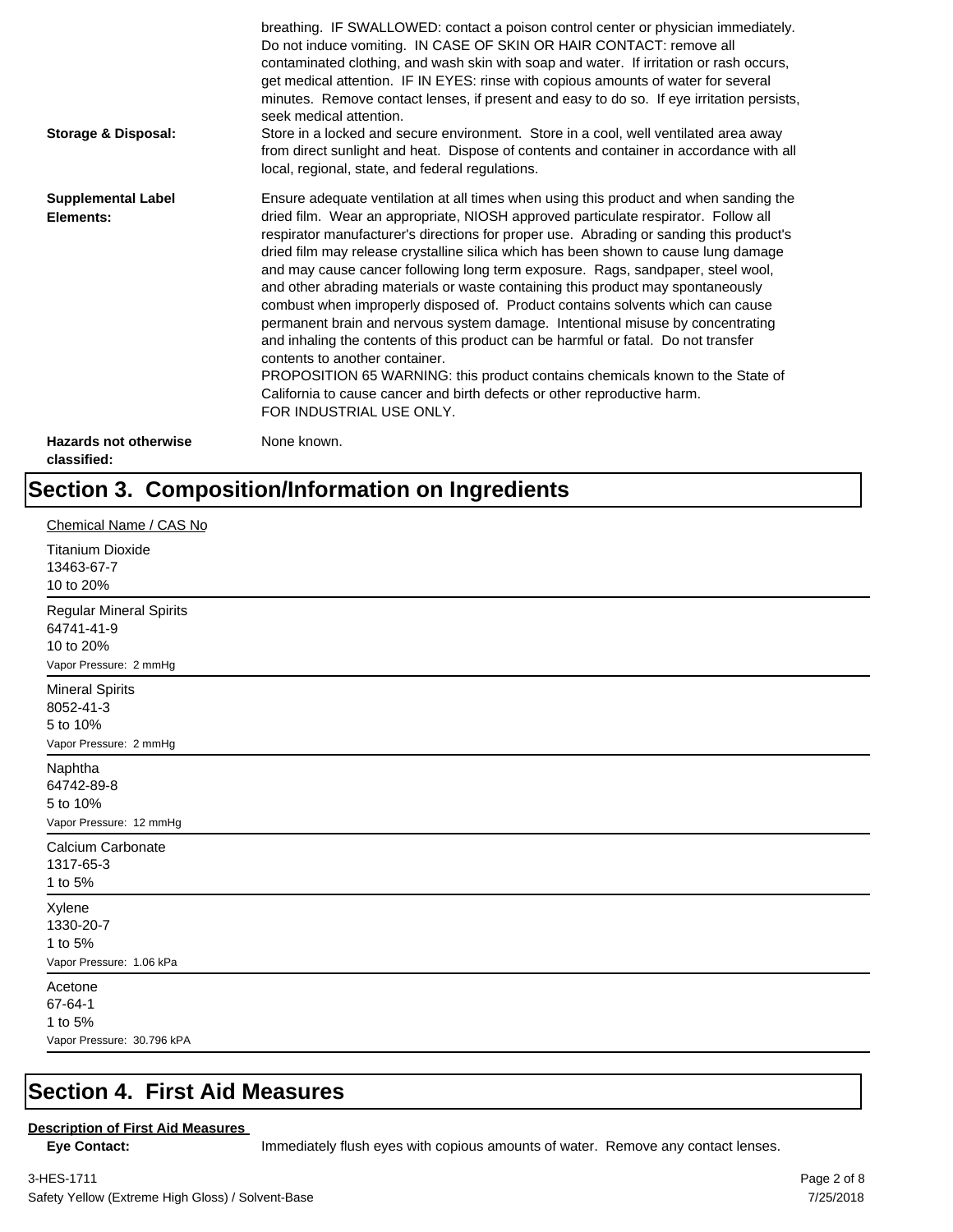| Inhalation:                                         | Rinse for at least 10 minutes. Get medical attention.<br>Remove victim to fresh air and maintain in a rest position comfortable for breathing. If<br>fumes are still present, all rescuers should wear appropriate respirators. If victim<br>exhibits irregular breathing, trained personnel should provide artificial respiration or<br>oxygen. Mouth-to-mouth resuscitation may be dangerous. If necessary, contact a<br>poison control center or physician immediately. If victim is unconscious, place in a<br>recovery position and seek medical help immediately. Maintain an open airway for the<br>victim.                                                                                                                                                                                                                    |
|-----------------------------------------------------|---------------------------------------------------------------------------------------------------------------------------------------------------------------------------------------------------------------------------------------------------------------------------------------------------------------------------------------------------------------------------------------------------------------------------------------------------------------------------------------------------------------------------------------------------------------------------------------------------------------------------------------------------------------------------------------------------------------------------------------------------------------------------------------------------------------------------------------|
| <b>Skin Contact:</b>                                | Wash affected areas with soap and water. Remove contaminated clothing and shoes.<br>Continue to rinse the affected area for at least ten minutes. Get medical attention if<br>discomfort continues. Avoid further exposure in the event of any symptoms or<br>complaints.                                                                                                                                                                                                                                                                                                                                                                                                                                                                                                                                                             |
| Ingestion:                                          | If product is ingested, contact a poison control center or a physician immediately. Do<br>not induce vomitting. Rinse mouth with water and remove dentures, if any. Remove<br>victim to fresh air and keep at rest in a comfortable position to facilitate breathing. If<br>the victim is conscious and the product has been swallowed, provide small quantities of<br>water to drink. Cease if the victim feels sick, as vomitting may be dangerous.<br>Aspiration hazard if swallowed. This product can enter the lungs and cause damage.<br>If vomitting occurs, the head should be kept low so that vomit does not enter the lungs.<br>Never administer anything by mouth to an unconscious person. If unconscious, place<br>in a recovery position while medical attention is sought. Maintain an open airway for<br>the victim. |
| <b>Potential Acute Health Effects</b>               |                                                                                                                                                                                                                                                                                                                                                                                                                                                                                                                                                                                                                                                                                                                                                                                                                                       |
| <b>Eye Contact:</b>                                 | Causes serious eye irritation.                                                                                                                                                                                                                                                                                                                                                                                                                                                                                                                                                                                                                                                                                                                                                                                                        |
| Inhalation:                                         | Can cause central nervous system depression. May cause drowsiness and dizziness<br>as well as respiratory irritation.                                                                                                                                                                                                                                                                                                                                                                                                                                                                                                                                                                                                                                                                                                                 |
| <b>Skin Contact:</b>                                | Causes skin irritation. May cause an allergic skin reaction.                                                                                                                                                                                                                                                                                                                                                                                                                                                                                                                                                                                                                                                                                                                                                                          |
| Ingestion:                                          | Can cause central nervous system depression. May be fatal if swallowed and allowed<br>to enter airways. Irritating to mouth, throat and stomach.                                                                                                                                                                                                                                                                                                                                                                                                                                                                                                                                                                                                                                                                                      |
| <b>Over-Exposure Signs &amp; Symptoms</b>           |                                                                                                                                                                                                                                                                                                                                                                                                                                                                                                                                                                                                                                                                                                                                                                                                                                       |
| <b>Eye Contact:</b>                                 | Adverse symptoms may include: pain or irritation, watering, redness.                                                                                                                                                                                                                                                                                                                                                                                                                                                                                                                                                                                                                                                                                                                                                                  |
| Inhalation:                                         | Adverse symptoms may include: respiratory tract irritation, coughing, nausea or<br>vomiting, headache, drowsiness or fatigue, dizziness or vertigo, unconsciousness.                                                                                                                                                                                                                                                                                                                                                                                                                                                                                                                                                                                                                                                                  |
| <b>Skin Contact:</b>                                | Adverse symptoms may include: irritation, redness.                                                                                                                                                                                                                                                                                                                                                                                                                                                                                                                                                                                                                                                                                                                                                                                    |
| Ingestion:                                          | Adverse symptoms may include: nausea, vomiting.                                                                                                                                                                                                                                                                                                                                                                                                                                                                                                                                                                                                                                                                                                                                                                                       |
|                                                     | Indication of immediate medical attention and special treatment needed                                                                                                                                                                                                                                                                                                                                                                                                                                                                                                                                                                                                                                                                                                                                                                |
| <b>Notes to Physician:</b>                          | Treat symptomatically. Contact poison treatment specialists if large quantities have<br>been ingested or inhaled.                                                                                                                                                                                                                                                                                                                                                                                                                                                                                                                                                                                                                                                                                                                     |
| <b>Specific Treatments:</b>                         | None specified.                                                                                                                                                                                                                                                                                                                                                                                                                                                                                                                                                                                                                                                                                                                                                                                                                       |
| <b>Protection of First Aid</b><br><b>Providers:</b> | No action should be taken involving any personal risk or without proper training. If<br>fumes are still present, rescuers should wear appropriate respirators or a self<br>contained breathing apparatus. Mouth-to-mouth resuscitation may be dangerous for<br>the first aid provider. Wash all contaminated clothing with soap and water before<br>removal.                                                                                                                                                                                                                                                                                                                                                                                                                                                                          |

## **Section 5. Fire Fighting Measures**

| <u>Extinguishing Media</u> |                                                                                                                                                                                                                                                                                                                                                                                                                   |
|----------------------------|-------------------------------------------------------------------------------------------------------------------------------------------------------------------------------------------------------------------------------------------------------------------------------------------------------------------------------------------------------------------------------------------------------------------|
| <b>Suitable Media:</b>     | Dry chemical, CO2, water spray (fog), foam, dry sand.                                                                                                                                                                                                                                                                                                                                                             |
| Unsuitable Media:          | Do not use water jet.                                                                                                                                                                                                                                                                                                                                                                                             |
| <b>Specific Hazards:</b>   | The material contains flammable liquid and vapor. Closed containers may explode<br>when exposed to extreme heat as a result of buildup of steam. Vapors may form<br>explosive mixtures with air. Vapors can travel to a source of ignition and flash back.<br>Keep containers tightly closed and isolate from heat, electrical equipment, sparks, and<br>open flames. No unusual fire or explosion hazards noted. |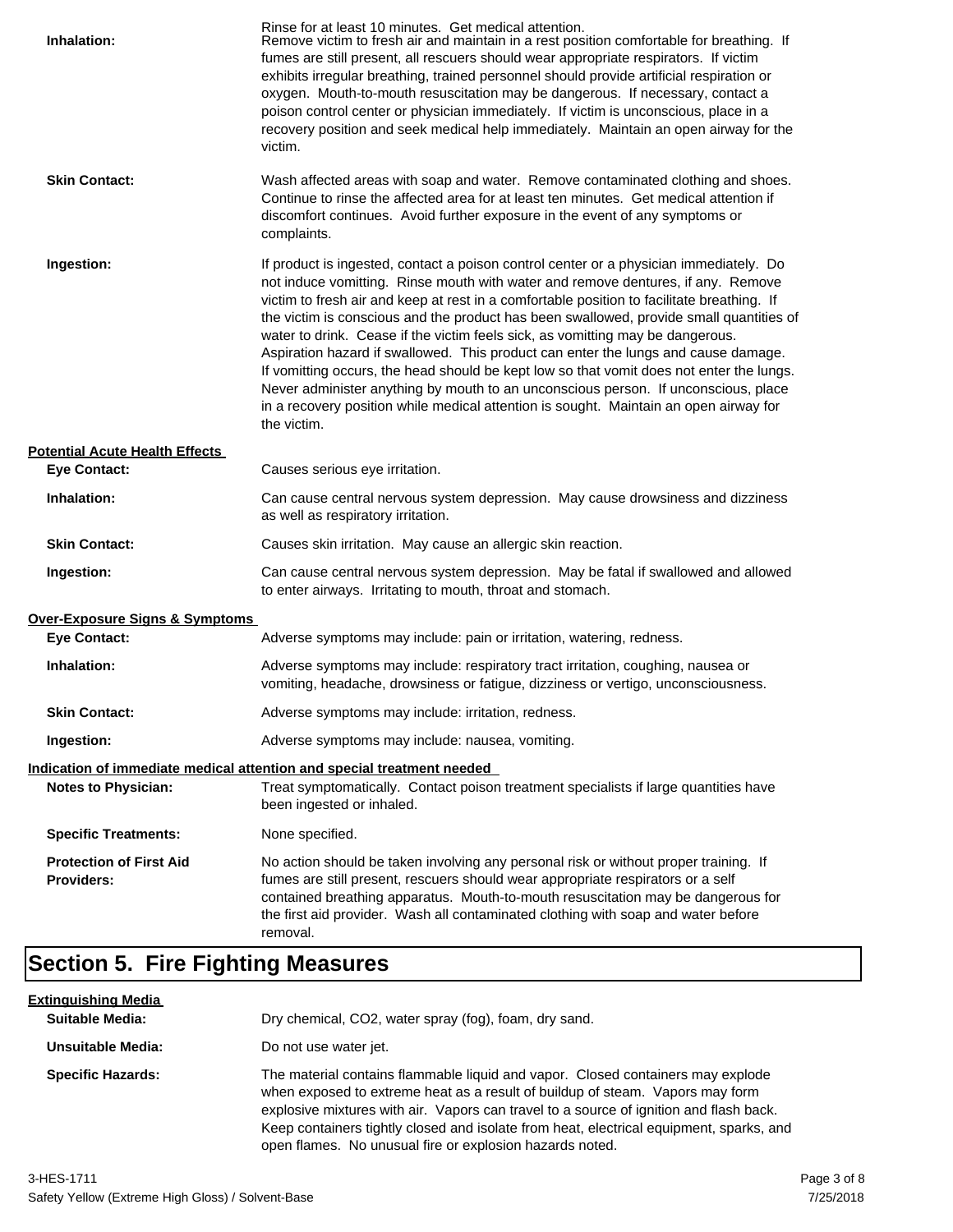Water may be used to cool closed containers to prevent pressure buildup and possible autoignition or explosion. Evacuate area and fight fire from safe distance. Containers may explode when heated. Firefighters should wear appropriate protective equipment and self-contained breathing apparatus with a full face-piece operated in positive pressure mode.

#### **Section 6. Accidental Release Measures**

| <b>Environmental Precautions:</b>                               | Avoid dispersal of spilled material and runoff from contacting soil, waterways, drains,<br>and sewers. Inform the relevant authorities if the product has caused environmental<br>pollution.                                                                                                                                                                                                                                                                                                                                                                                        |
|-----------------------------------------------------------------|-------------------------------------------------------------------------------------------------------------------------------------------------------------------------------------------------------------------------------------------------------------------------------------------------------------------------------------------------------------------------------------------------------------------------------------------------------------------------------------------------------------------------------------------------------------------------------------|
| <b>Steps to be Taken if Material</b><br>is Released or Spilled: | Contain spilled liquid with sand or earth. Do not use combustible materials such as<br>sawdust. Eliminate all ignition sources and use explosion-proof equipment. Place<br>material in a container and dispose of according to local, regional, state, and federal<br>regulations. Ventilate area and remove product with inert absorbent and non-sparking<br>tools. Do not incinerate closed containers.                                                                                                                                                                           |
| <b>Small Spills:</b>                                            | Stop leak if doing so can be done without risk. Remove containers from spill area.<br>Use non-sparking tools. Dilute with water and mop up if water-soluble. If not<br>water-soluble, absorb with inert dry material and place in appropriate waste container.<br>Dispose of via a licensed waste disposal contractor.                                                                                                                                                                                                                                                              |
| Large Spills:                                                   | Stop leak if doing so can be done without risk. Remove containers from spill area.<br>Use non-sparking tools. Approach the release from upwind. Prevent entry into<br>sewers, waterways, basements, or confined areas. Wash spillages into an effluent<br>treatment plant or proceed as follows: contain and collect spillage with inert absorbent<br>materials and place in a container for disposal according to local regulations. Dispose<br>of via a licensed waste disposal contractor. See Section 1 for emergency contact<br>information and Section 13 for waste disposal. |

#### **Section 7. Handling and Storage**

**Handling:** Wash thoroughly after handling. Eating, drinking, and smoking should be prohibited in areas where this material is handled, stored, and processed. Wash hands and face before eating or drinking. Remove contaminated clothing and launder before reuse. Use only with adequate ventilation. Follow all SDS and label precautions even after container is emptied, as it may retain product residues. Avoid breathing fumes, vapors, or mist. Avoid contact with eyes, skin, and clothing.

Storage: Store in a dry, cool, well ventilated place. Keep container tightly closed while not in use. Isolate from heat, electrical equipment, sparks, and open flame. Do not store above 120 degrees Fahrenheit. Store large quantities in buildings designed and protected for storage of NFPA Class II combustible liquids. Protect from heat, moisture, and foreign materials.

## **Section 8. Exposure Controls/Personal Protection**

| Chemical Name / CAS No<br><b>Titanium Dioxide</b><br>13463-67-7<br>10 to 20%        | <b>OSHA Exposure Limits</b><br>$5 \text{ mg/m}$ 3 | <b>ACGIH Exposure Limits</b><br>$10 \text{ mg/m}$ | <b>Other Exposure Limits</b> |
|-------------------------------------------------------------------------------------|---------------------------------------------------|---------------------------------------------------|------------------------------|
| <b>Regular Mineral Spirits</b><br>64741-41-9<br>10 to 20%<br>Vapor Pressure: 2 mmHg | $100$ ppm                                         | $100$ ppm                                         |                              |
| <b>Mineral Spirits</b><br>8052-41-3<br>5 to 10%<br>Vapor Pressure: 2 mmHg           | 100 ppm                                           | 100 ppm                                           |                              |
| Naphtha<br>64742-89-8<br>5 to 10%<br>Vapor Pressure: 12 mmHg                        | 500 ppm                                           | 300 ppm                                           |                              |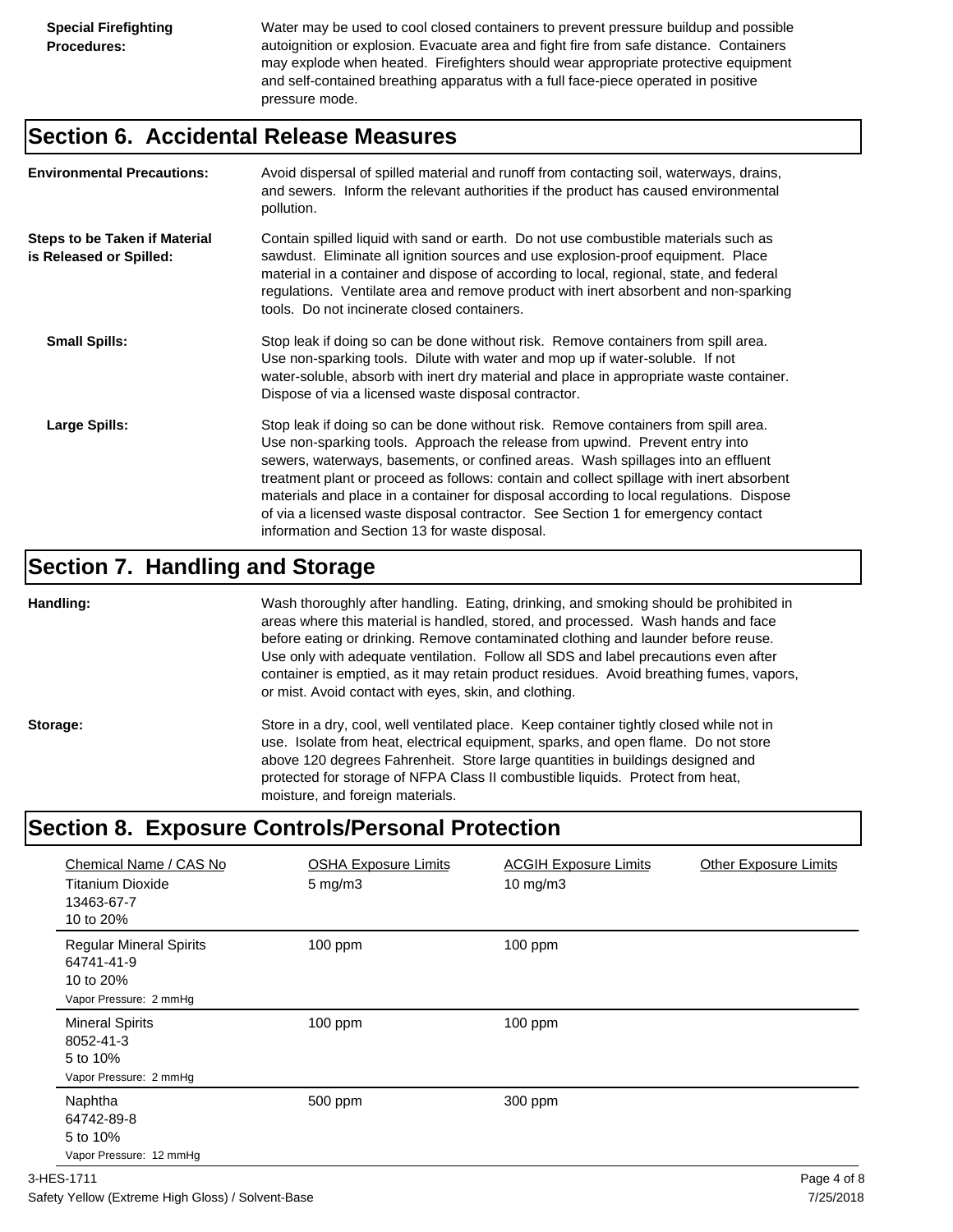| Calcium Carbonate<br>1317-65-3<br>1 to 5%                   | 15 mg/m3                                      | 10 mg/m3                                                                                                                                                                                                                                                                                                                                                                                                                                                                                                                                                                                                                                                                                                                                                                                      |
|-------------------------------------------------------------|-----------------------------------------------|-----------------------------------------------------------------------------------------------------------------------------------------------------------------------------------------------------------------------------------------------------------------------------------------------------------------------------------------------------------------------------------------------------------------------------------------------------------------------------------------------------------------------------------------------------------------------------------------------------------------------------------------------------------------------------------------------------------------------------------------------------------------------------------------------|
| Xylene<br>1330-20-7<br>1 to 5%<br>Vapor Pressure: 1.06 kPa  | 100 ppm                                       | 100 ppm                                                                                                                                                                                                                                                                                                                                                                                                                                                                                                                                                                                                                                                                                                                                                                                       |
| Acetone<br>67-64-1<br>1 to 5%<br>Vapor Pressure: 30.796 kPA | 1,000 ppm                                     | 500 ppm                                                                                                                                                                                                                                                                                                                                                                                                                                                                                                                                                                                                                                                                                                                                                                                       |
| <b>Engineering Controls:</b>                                |                                               | Use process enclosures, local exhaust ventilation, or other engineering controls to<br>keep worker exposure to airborne contaminants below any recommended or statutory<br>limits. The engineering controls also need to keep gas, vapor, or dust concentrations<br>below any lower explosive limits. Use explosion-proof ventilation equipment.                                                                                                                                                                                                                                                                                                                                                                                                                                              |
| <b>Environmental Controls:</b>                              |                                               | Emissions from ventilation or work process equipment should be checked to ensure<br>they comply with the requirements of environmental protection legislation. In some<br>cases, fume scrubbers, filters, and other engineering modifications to the process<br>equipment may be required to reduce emissions to acceptable levels.                                                                                                                                                                                                                                                                                                                                                                                                                                                           |
| <b>Respiratory Protection:</b>                              | adequate protection.                          | Use a properly fitted, air-purifying or air-fed respirator complying with an approved<br>standard if a risk assessment indicates this is necessary. Respiratory protection<br>programs that meet OSHA 1910.134 and ANSI Z88.2 requirements must be followed<br>when workplace conditions warrant a respirator's use. A NIOSH/MSHA approved<br>respirator with an organic vapor cartridge may be permissible under circumstances<br>where airborne concentrations are expected to exceed exposure limits. Protection<br>provided by air purifying respirators is limited. Use a positive pressure, air supplied<br>respirator if there is any potential for an uncontrolled release, exposure levels are not<br>known, or in any circumstances where air purifying respirators may not provide |
| <b>Skin Protection:</b>                                     | used.                                         | Use impervious, chemical resistant gloves to prevent prolonged skin contact and<br>absorption of material through the skin. Nitrile or neoprene gloves may afford<br>adequate protection. Personal protective equipment for the body should be selected<br>based on the task being performed and the risks involved, and should be approved by<br>a specialist before handling this product. Where there is a risk of ignition from static<br>electricity, wear anti-static protective clothing. For best protection, the clothing should<br>include anti-static boots, gloves, and overalls. Appropriate footwear should always be                                                                                                                                                           |
| <b>Eye Protection:</b>                                      | times to protect against splashes of liquids. | Safety eyewear, such as splash goggles or a full face shield, should be worn at all                                                                                                                                                                                                                                                                                                                                                                                                                                                                                                                                                                                                                                                                                                           |
| <b>Hygienic Measures:</b>                                   |                                               | Wash thoroughly with soap and water before eating, drinking, or smoking. Remove<br>contaminated clothing immediately and launder before reuse.                                                                                                                                                                                                                                                                                                                                                                                                                                                                                                                                                                                                                                                |

#### **Section 9. Physical and Chemical Properties** Physical State: Liquid

| Odor:                   | Solvent odor      |
|-------------------------|-------------------|
|                         |                   |
| Vapor Density           | Heavier than air  |
| Vapor Density           | 4.35              |
| Vapor Pressure          | 5 mmHq            |
| <b>Evaporation Rate</b> | Slower than ether |
| Boiling Range           | 56 to 157 C       |
| Specific Gravity (SG)   | 1.059             |
| Material VOC (Lb / Gal) | 2.59              |
| Material VOC $(q/L)$    | 310.43            |
| Coating VOC (Lb/Gal)    | 2.64              |
| Coating VOC (g/L)       | 316.46            |
| Flash Point:            | 32 C (90 F)       |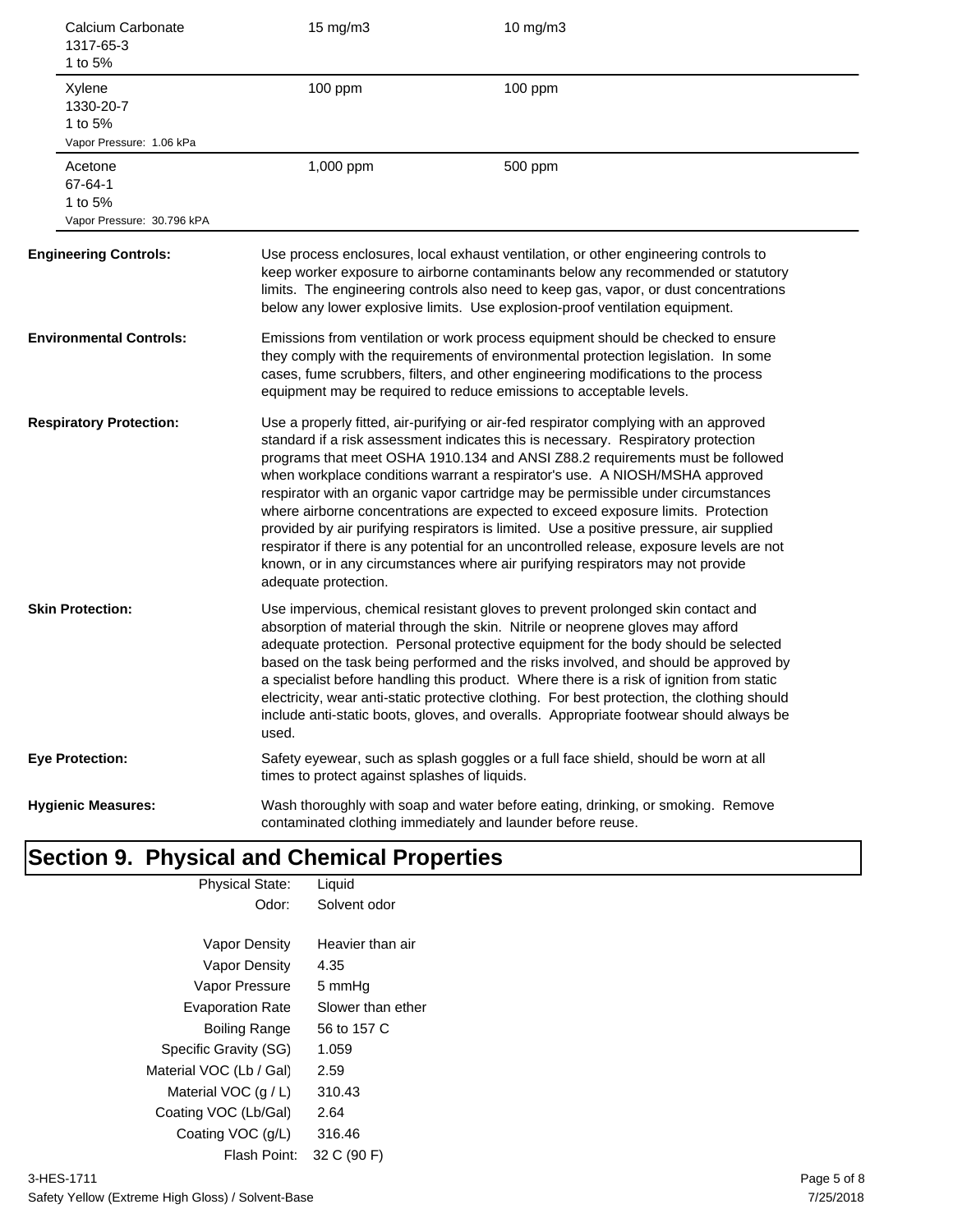Autoignition: Will not occur LEL: 1.0 % UEL: 12.8 % Partition Coefficient, Not available n-octanol/water: Auto-ignition temperature: Not available

### **Section 10. Stability and Reactivity**

| <b>Conditions to Avoid:</b>      | Avoid temperatures above 120 degrees Fahrenheit. Avoid all possible sources of<br>ignition. Do not pressurize, cut, weld, braze, drill, or expose containers to heat. Do not<br>allow vapor to accumulate in low or confined areas. Avoid contact with strong acid and<br>strong bases. |
|----------------------------------|-----------------------------------------------------------------------------------------------------------------------------------------------------------------------------------------------------------------------------------------------------------------------------------------|
| Incompatibility:                 | Incompatible with strong oxidizing agents.                                                                                                                                                                                                                                              |
| <b>Hazardous Decomposition:</b>  | By open flame, carbon monoxide and carbon dioxide. When heated to decomposition,<br>product emits acrid smoke and irritating fumes. Contains solvents which may form<br>carbon monoxide, carbon dioxide, and formaldehyde.                                                              |
| <b>Hazardous Polymerization:</b> | Will not occur under normal conditions.                                                                                                                                                                                                                                                 |
| Stability:                       | The product is stable.                                                                                                                                                                                                                                                                  |

## **Section 11. Toxicological Information**

| <b>Effects of Over-Exposure</b><br><b>Eye Contact:</b> | Causes serious eye irritation.                                                                                                                                                                                                                                                                                                                                                                                                                                                                                                                                                                                                                                                                                                                                                                                                                                                                                                                                                                                                                                                                                                                                                                                                                                                                                                                                                                                                                                                                                                                                                        |
|--------------------------------------------------------|---------------------------------------------------------------------------------------------------------------------------------------------------------------------------------------------------------------------------------------------------------------------------------------------------------------------------------------------------------------------------------------------------------------------------------------------------------------------------------------------------------------------------------------------------------------------------------------------------------------------------------------------------------------------------------------------------------------------------------------------------------------------------------------------------------------------------------------------------------------------------------------------------------------------------------------------------------------------------------------------------------------------------------------------------------------------------------------------------------------------------------------------------------------------------------------------------------------------------------------------------------------------------------------------------------------------------------------------------------------------------------------------------------------------------------------------------------------------------------------------------------------------------------------------------------------------------------------|
| <b>Skin Contact:</b>                                   | Prolonged or repeated skin contact may cause irritation. Allergic reactions are<br>possible.                                                                                                                                                                                                                                                                                                                                                                                                                                                                                                                                                                                                                                                                                                                                                                                                                                                                                                                                                                                                                                                                                                                                                                                                                                                                                                                                                                                                                                                                                          |
| Inhalation:                                            | Harmful if inhaled. High gas, vapor, mist, or dust concentrations may be harmful if<br>inhaled. Avoid breathing fumes, spray, vapors, or mist. May cause headaches and<br>dizziness. High vapor concentrations are irritating to the eyes, nose, throat, and lungs.<br>Prolonged or excessive inhalation may cause respiratory tract irritation.                                                                                                                                                                                                                                                                                                                                                                                                                                                                                                                                                                                                                                                                                                                                                                                                                                                                                                                                                                                                                                                                                                                                                                                                                                      |
| Ingestion:                                             | Harmful or fatal if swallowed. Aspiration hazard if swallowed; can enter lungs and<br>cause damage.                                                                                                                                                                                                                                                                                                                                                                                                                                                                                                                                                                                                                                                                                                                                                                                                                                                                                                                                                                                                                                                                                                                                                                                                                                                                                                                                                                                                                                                                                   |
| <b>Chronic Hazards:</b>                                | High concentrations may lead to central nervous system effects (drowsiness,<br>dizziness, nausea, headaches, paralysis, burred vision) and damage. Reports have<br>associated repeated and prolonged occupational overexposure to solvents with<br>permanent brain and nervous system damage. Contains carbon black pigment.<br>Chronic inflammation, lung fibrosis, and lung tumors have been observed in<br>experimental tests involving rats exposed to excessive concentrations of carbon black<br>and several insoluble dust particles for long periods of time. Tumors have not been<br>observed in other species under similar circumstances. Epidemiological studies of<br>North American workers show no evidence of clinically significant negative health<br>effects from occupational exposure to carbon black. Carbon black is listed as a Group<br>2B - Possibly Carcinogenic to Humans, by IARC and is proposed to be listed as A4 -<br>Not Classified as a Human Carcinogen by the American Conference of Governmental<br>Industrial Hygienists. Significant exposure is unlikely during typical application of this<br>product by roller or brush. Risk of overexposure depends on the duration and level of<br>exposure to dust from such processes as repeated sanding of dried surfaces, or<br>inhalation of spray mist, and the actual concentration of carbon black in the product<br>formula.<br>Product contains titanium dioxide, which is listed as a Group 2B - Possibly<br>Carcinogenic to Humans by IARC. No significant exposure to titanium dioxide is |
|                                                        | anticipated while using this product, in which titanium dioxide is bound to other<br>materials including resin and other pigments, during brush or rolling application.<br>Overexposure risks depend on duration and level of exposure to dust, such as from<br>repeated sanding of this product's dried film, or inhalation of spray mist, and the actual<br>concentration of titanium dioxide in the product formula. For additional information,                                                                                                                                                                                                                                                                                                                                                                                                                                                                                                                                                                                                                                                                                                                                                                                                                                                                                                                                                                                                                                                                                                                                   |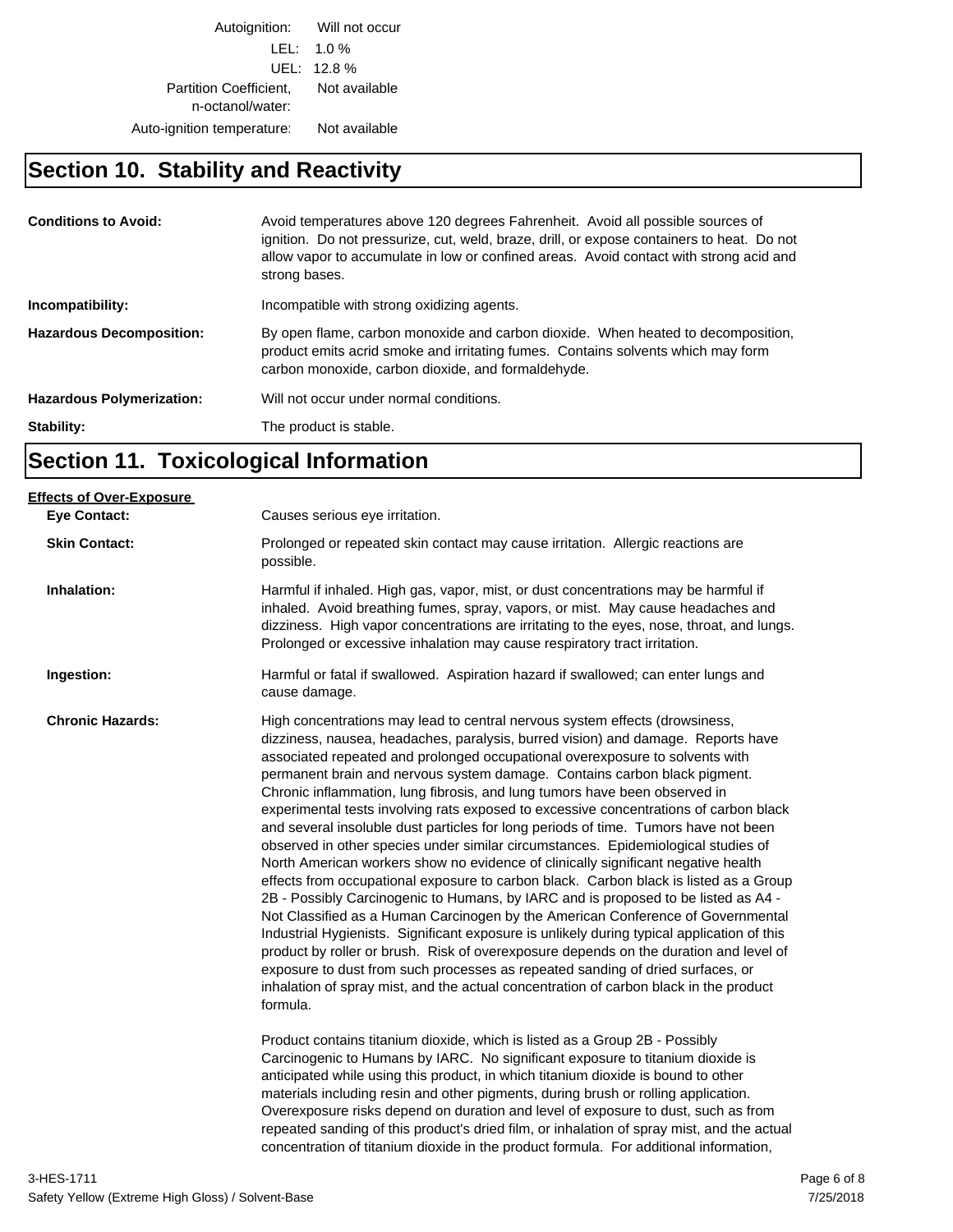refer to IARC Monograph, Volume 93, 2010. **Primary Routes of Entry:** Eye contact, ingestion, inhalation, absorption through the skin, skin contact.

Acute Toxicity Values: **Acute effects of this product have not been tested.** Available data on individual components, if any, will be listed below.

## **Section 12. Ecological Information**

**Ecological Information:** Product is a mixture of listed components.

#### **Section 13. Disposal Information**

#### **Disposal Considerations:** The generation of waste should be avoided or minimized wherever possible. Disposal of this product, solutions, and any by-products should at all times comply with relevant environmental protection regulations and waste disposal regulations, in addition to any local or regional restrictions which may be in effect. Surplus and non-recyclable products should be disposed of via a licensed waste disposal contractor. Waste should not be disposed of untreated to the sewer unless fully compliant with the requirements of all authorities with jurisdiction. Waste packaging should be recycled whenever possible. Incineration or landfill should only be considered when recycling is not feasible. Take care when handling empty containers as they may retain some residual product. Vapor from residue may create a flammable or explosive atmosphere within the used container. Do not expose empty containers to heat or sparks, and do not weld, cut, or grind used containers unless they have been thoroughly cleaned. Avoid contact of spilled material with soil, waterways, drains, and sewer systems.

## **Section 14. Transport Information**

|                          | Domestic (US DOT) | <b>International (IMDG)</b> | Air (IATA) | <b>Canada (TDG)</b> |
|--------------------------|-------------------|-----------------------------|------------|---------------------|
| <b>UN Number:</b>        | 1263              | 1263                        | 1263       | 1263                |
| <b>UN Shipping Name:</b> | Paint             | Paint                       | Paint      | Paint               |
| <b>Hazard Class:</b>     | 3                 | 3                           | 3          | 3                   |
| <b>Packing Group:</b>    | Ш                 | Ш                           |            |                     |
| <b>Limited Quantity:</b> | Yes               | Yes                         | Yes        | Yes                 |

**Special Considerations:** The presence of a shipping description for a particular mode of transport does not indicate that the product is packaged suitably for that mode of transport. All packaging should be reviewed for suitability prior to shipment, so that compliance with applicable regulations can be ensured. Compliance with all applicable regulations is the sole responsibility of the person offering the product for transport. Persons loading and unloading dangerous goods should be trained in all the risks associated with the substances at hand, and on all actions to be taken in case of an emergency situation.

#### **Section 15. Regulatory Information**

| <b>U.S. Federal Regulations</b> |                                                                                                                                                                                                                                                            |
|---------------------------------|------------------------------------------------------------------------------------------------------------------------------------------------------------------------------------------------------------------------------------------------------------|
| <b>CERCLA - SARA Hazard</b>     | This product has been reviewed according to the EPA hazard categories promulgated by                                                                                                                                                                       |
| Category:                       | Sections 311 and 312 of the Superfund Amendment and Reauthorization Act of 1986,<br>known as SARA Title III, and is considered to meet the following categories under<br>applicable conditions:<br>Fire Hazard, Acute Health Hazard, Chronic Health Hazard |
| <b>SARA Section 313:</b>        | This product contains the following substances subject to the reporting requirements of<br>Section 313 of Title III of the Superfund Amendment and Reauthorization Act of 1986 as<br>well as 40 CFR Section 372:                                           |